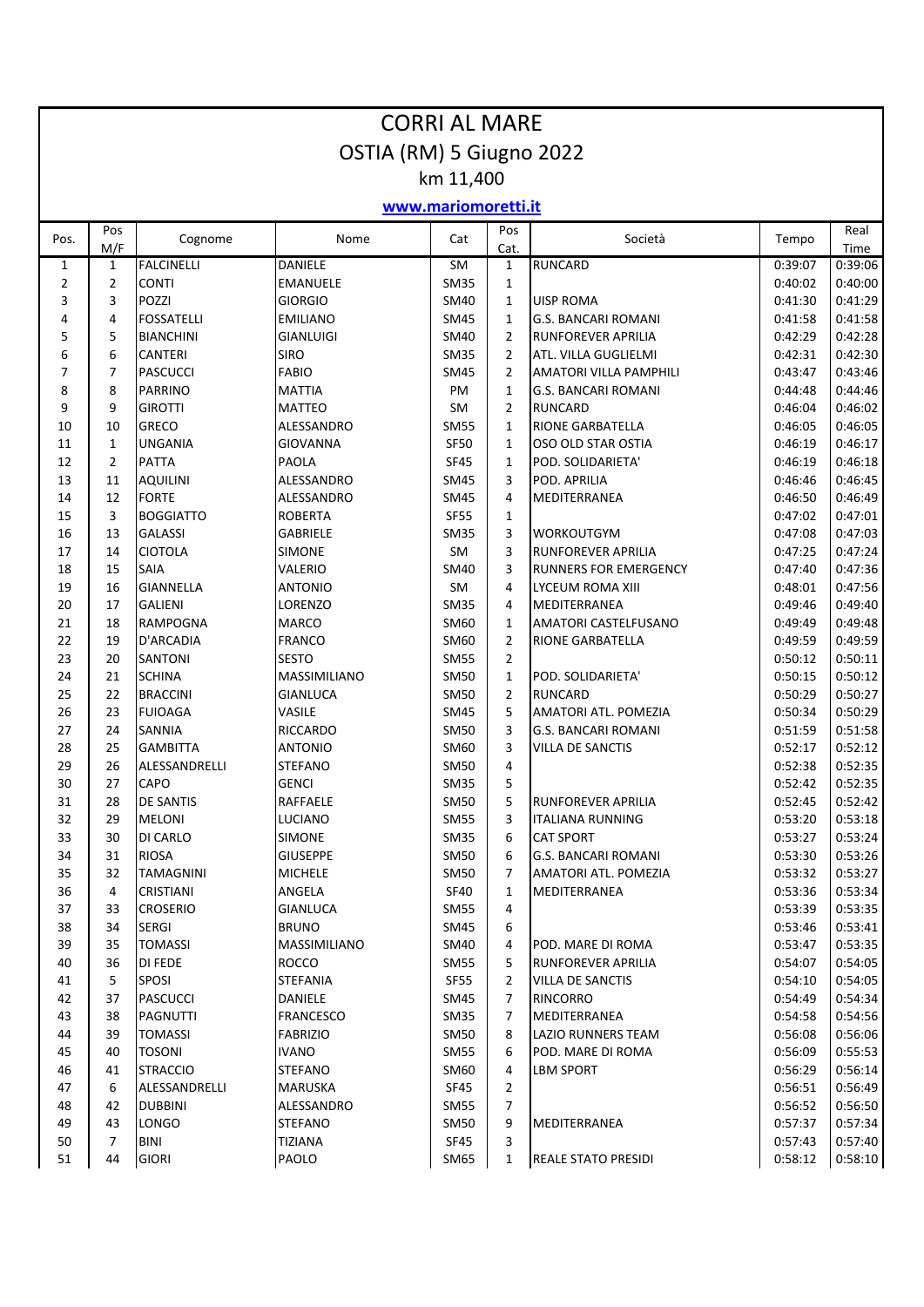| 52  | 45 | <b>QUARANTA</b>    | <b>GIOVANNI</b>         | SM60        | 5            | AMATORI ATL. POMEZIA              | 0:59:05 | 0:58:57 |
|-----|----|--------------------|-------------------------|-------------|--------------|-----------------------------------|---------|---------|
| 53  | 46 | <b>NEGRONI</b>     | <b>NICOLA</b>           | SM50        | 10           | PASSO CAPPONI                     | 0:59:35 | 0:59:28 |
| 54  | 8  | <b>TUPINI</b>      | <b>PIERA</b>            | SF60        | $\mathbf{1}$ | LYCEUM ROMA XIII                  | 0:59:41 | 0:59:37 |
| 55  | 9  | <b>MELCHIOR</b>    | PATRIZIA                | SF55        | 3            | <b>RUN FOR FUN</b>                | 0:59:46 | 0:59:37 |
| 56  | 47 | <b>TRANE</b>       | <b>GIANLUCA</b>         | <b>SM50</b> | 11           | <b>RUNNERS FOR EMERGENCY</b>      | 1:00:01 | 0:59:58 |
| 57  | 10 | LARCINESE          | ROSSELLA                | <b>SF45</b> | 4            | LYCEUM ROMA XIII                  | 1:00:02 | 0:59:58 |
| 58  | 48 | <b>BIANCHI</b>     | <b>CORRADO EDOARDO</b>  | SM65        | 2            | ATL. POMEZIA                      | 1:00:12 | 1:00:07 |
| 59  | 49 | PEZZETTA           | <b>MASSIMO</b>          | SM65        | 3            | ATL. POMEZIA                      | 1:00:16 | 1:00:10 |
| 60  | 50 | <b>MACIOCE</b>     | PAOLO                   | <b>SM55</b> | 8            | AMATORI ATL. POMEZIA              | 1:00:31 | 1:00:22 |
| 61  | 51 |                    | <b>GIAMMARIO</b>        | <b>SM50</b> | 12           | POD. SOLIDARIETA'                 | 1:00:37 | 1:00:33 |
|     |    | LUCIANI            |                         |             |              |                                   |         |         |
| 62  | 52 | <b>FELICI</b>      | <b>FEDERICO</b>         | SM50        | 13           | <b>ATLETICOM</b>                  | 1:00:39 | 1:00:23 |
| 63  | 11 | PASQUALI           | <b>SIMONA</b>           | SF55        | 4            | <b>MEDITERRANEA</b>               | 1:00:56 | 1:00:49 |
| 64  | 53 | <b>CHIODINI</b>    | ANDREA                  | SM50        | 14           | <b>GRIFO RUNNERS PERUGIA</b>      | 1:01:08 | 1:01:03 |
| 65  | 12 | <b>BOZZI</b>       | <b>CONSIGLIA</b>        | SF50        | 2            | <b>GO RUNNING</b>                 | 1:01:10 | 1:01:01 |
| 66  | 54 | <b>TIBERI</b>      | <b>ROBERTO</b>          | <b>SM45</b> | 8            | TEAM CAMELOT                      | 1:01:15 | 1:01:05 |
| 67  | 55 | <b>UNFER</b>       | DANIELE                 | <b>SM55</b> | 9            | LYCEUM ROMA XIII                  | 1:01:21 | 1:01:16 |
| 68  | 13 | DI MECO            | <b>MARIA CRISTINA</b>   | SF45        | 5            |                                   | 1:01:24 | 1:01:21 |
| 69  | 56 | <b>CONTEMORI</b>   | <b>MASSIMO</b>          | SM50        | 15           | <b>ATLETICOM</b>                  | 1:01:36 | 1:01:19 |
| 70  | 14 | <b>GERARDI</b>     | <b>SIMONETTA</b>        | <b>SF65</b> | 1            | MEDITERRANEA                      | 1:01:49 | 1:01:42 |
| 71  | 15 | PAGLIARANI         | SILVIA                  | SF          | 1            | ATL. LA SBARRA                    | 1:02:01 | 1:02:01 |
| 72  | 57 | DE FILIPPO         | <b>GIOVANNI</b>         | <b>SM55</b> | 10           | G.S. ISOLA SACRA                  | 1:02:09 | 1:02:04 |
| 73  | 58 | LAZZERINI          | <b>GAETANO</b>          | SM60        | 6            | <b>ESERCITO CECCHIGNOLA</b>       | 1:02:10 | 1:01:58 |
| 74  | 59 | LAURO              | SALVATORE               | SM60        | 7            | DUE PONTI                         | 1:02:15 | 1:02:15 |
| 75  | 60 | MARTINELLI         | <b>MARCO</b>            | SM50        | 16           | POD. SOLIDARIETA'                 | 1:02:17 | 1:02:06 |
| 76  | 61 | <b>MONTESANTI</b>  | LUCA                    | SM40        | 5.           | <b>TEAM CAMELOT</b>               | 1:02:17 | 1:02:06 |
| 77  | 16 | PIETRANTONIO       | <b>FILOMENA</b>         | SF55        | 5            | MARATHON ROMA CASTELFUSANO        | 1:02:20 | 1:02:19 |
| 78  | 62 | <b>CHIATTI</b>     | <b>MARIO</b>            | <b>SM65</b> | 4            | MARATHON ROMA CASTELFUSANO        | 1:02:39 | 1:02:32 |
| 79  | 63 | <b>TOGNALINI</b>   | <b>ROBERTO</b>          | SM65        | 5            | <b>MARATHON ROMA CASTELFUSANO</b> | 1:02:39 | 1:02:32 |
| 80  | 64 | PEZZETTA           | <b>GIANFRANCO</b>       | SM65        | 6            | ATL. POMEZIA                      | 1:02:45 | 1:02:40 |
| 81  | 17 | <b>GRILLI</b>      | <b>GIORGIA</b>          | PF          | 1            | <b>RUNCARD</b>                    | 1:03:33 | 1:03:27 |
| 82  | 65 | <b>GROSSI</b>      | <b>DANIELE</b>          | <b>SM45</b> | 9            | ATLETICOM                         | 1:04:30 | 1:04:13 |
| 83  | 66 | <b>SPINA</b>       | ANGELO                  | <b>SM70</b> | 1            | LYCEUM ROMA XIII                  | 1:04:48 | 1:04:44 |
| 84  | 18 | <b>STRANO</b>      | SABINA                  | SF50        | 3            | <b>LBM SPORT</b>                  | 1:05:14 | 1:05:08 |
| 85  |    |                    |                         |             | 8            |                                   |         |         |
|     | 67 | DI LEONE           | <b>GAETANO</b>          | SM60        |              | LBM SPORT                         | 1:05:15 | 1:05:08 |
| 86  | 68 | <b>BUONFIGLIO</b>  | <b>MICHELE</b>          | <b>SM70</b> | 2            | POD. SOLIDARIETA'                 | 1:05:28 | 1:05:27 |
| 87  | 19 | CALDARONE          | <b>ROSARIA</b>          | SF50        | 4            | MEDITERRANEA                      | 1:05:34 | 1:05:26 |
| 88  | 69 | <b>MINICUCCI</b>   | <b>MASSIMO</b>          | <b>SM50</b> | 17           | PERSONAL BEST                     | 1:05:43 | 1:05:33 |
| 89  | 70 | <b>CAVICCHI</b>    | <b>ADRIANO</b>          | <b>SM70</b> | 3            | POD. MARE DI ROMA                 | 1:06:10 | 1:05:58 |
| 90  | 20 | SALVIOLI           | <b>ALESSIA</b>          | <b>SF50</b> | 5            | MEDITERRANEA                      | 1:06:21 | 1:06:13 |
| 91  | 21 | <b>PATRICOLO</b>   | SUSANNA                 | SF60        | 2            | <b>AMATORI ATL. POMEZIA</b>       | 1:06:46 | 1:06:38 |
| 92  | 71 | FASANO             | ALTERO                  | <b>SM75</b> | 1            | POD. OSTIA                        | 1:06:58 | 1:06:50 |
| 93  | 72 | <b>FORTE</b>       | <b>STEFANO</b>          | SM50        | 18           | MEDITERRANEA                      | 1:08:46 | 1:08:39 |
| 94  | 73 | LAUSI              | <b>CLAUDIO</b>          | SM70        | 4            | MEDITERRANEA                      | 1:08:46 | 1:08:40 |
| 95  | 74 | <b>NOBILI</b>      | PAOLO                   | SM55        | 11           | MEDITERRANEA                      | 1:08:47 | 1:08:38 |
| 96  | 22 | <b>NIGRO</b>       | <b>EMILIA</b>           | SF45        | 6            | <b>RUNCARD</b>                    | 1:10:53 | 1:10:44 |
| 97  | 75 | <b>TONTINI</b>     | <b>PATRIZIO</b>         | SM40        | 6            | PERSONAL BEST                     | 1:11:31 | 1:11:21 |
| 98  | 76 | SCALAMANDREI       | CARLO                   | <b>SM55</b> | 12           | POD. SOLIDARIETA'                 | 1:12:15 | 1:11:56 |
| 99  | 77 | <b>PETRUCCI</b>    | <b>SERGIO</b>           | SM65        | 7            | <b>RUN FOR FUN</b>                | 1:12:33 | 1:12:21 |
| 100 | 23 | <b>MINICHIELLO</b> | <b>ELISA</b>            | SF50        | 6            | MEDITERRANEA                      | 1:13:24 | 1:13:15 |
| 101 | 24 | MEDVESCEN          | <b>CRISTINA</b>         | SF50        | 7            |                                   | 1:13:28 | 1:13:14 |
| 102 | 78 | GALLO              | <b>DOMENICO</b>         | SM65        | 8            | POD. MARE DI ROMA                 | 1:14:25 | 1:14:12 |
| 103 | 25 | <b>MINICUCCI</b>   | PATRIZIA                | SF45        | 7            | PERSONAL BEST                     | 1:14:25 | 1:14:16 |
| 104 | 26 | <b>MARINO</b>      | ROSSANA                 | SF45        | 8            | G.S. ISOLA SACRA                  | 1:15:38 | 1:15:36 |
| 105 | 79 | <b>MARINO</b>      | PAOLO                   | <b>SM70</b> | 5            | G.S. ISOLA SACRA                  | 1:15:38 | 1:15:37 |
| 106 | 80 | BOBO'              | <b>MAURO</b>            | SM65        | 9            | MARATHON ROMA CASTELFUSANO        | 1:19:04 | 1:18:54 |
| 107 | 81 | PELLICCIA          | <b>VINCENZO</b>         | <b>SM70</b> | 6            | MEDITERRANEA                      | 1:19:05 | 1:18:56 |
| 108 | 82 | PAMBIANCHI         | <b>GIANNI</b>           | SM75        | 2            | POD. MARE DI ROMA                 | 1:19:49 | 1:19:36 |
| 109 | 27 | CARUGHI            | <b>MARIA ANTONIETTA</b> | SF60        | 3            | POD. MARE DI ROMA                 | 1:19:56 | 1:19:44 |
| 110 | 83 | CORVARO            | GINO                    | <b>SM75</b> | 3            | POD. MARE DI ROMA                 | 1:20:11 | 1:20:07 |
|     |    |                    |                         |             |              |                                   |         |         |